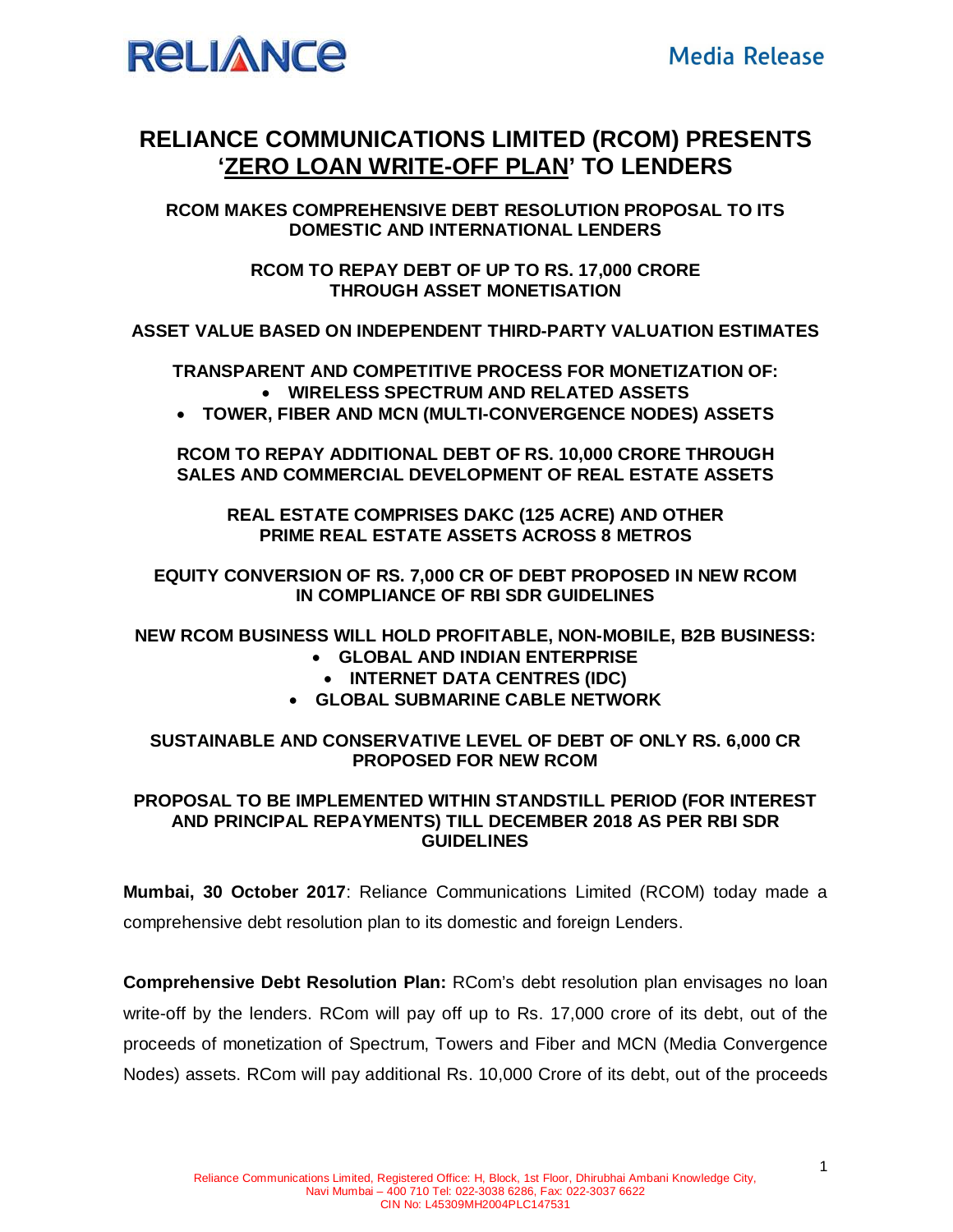## **RELIANCE**

of sales and commercial development of DAKC and other prime real estate assets across 8-metros. The New RCom will have sustainable and profitable B2B – non mobile business.

**Monetization Process:** RCom is working closely with SBI Capital Markets Limited, the advisors appointed by the Lenders, to run a competitive process in a transparent manner to monetize the Spectrum, Tower and Fiber, MCNs and prime real estate assets.

The Company has valuable spectrum across 800/900/1800/2100 MHz spectrum bands ideally suited for 4G and other evolving technologies. While the Company will continue with its 4G focused strategy, it plans to monetize its holding through trading and sharing arrangements.

The Company will also monetize its extensive Tower and Fiber portfolio comprising of 43,000 plus towers and over 1,78,000 Route KM of Intercity and Intracity Fiber. RCom's monetization plan also includes its 248 MCN properties located across the country and prime real estate assets located at New Delhi, Mumbai, Chennai, Hyderabad, Kolkata etc.

**Conversion of debt:** Debt of Rs. 7,000 crore is proposed to be converted into 51% of the Company's equity, as per the SDR guidelines of the Reserve Bank of India. Shareholders of the Company at the Annual General Meeting held on September 26, 2017 have already approved issuance of equity shares to lenders by conversion of loans.

**New RCom:** RCom's transformation journey is focused on viable, sustainable and profitable B2B businesses with a strong domestic and global footprint. RCom's B2B business portfolio comprises Enterprise, Carrier, Internet Data Centre and global submarine cable network in India and overseas across continents. New RCom will rank among the Top 3 data players in India.

These B2B businesses are stable, capital light and have sustained and predictable annuity revenues and profits, with immense growth potential amidst low competitive intensity. These businesses have no exposure to mobility and consumer business including fiber to home. They generate equal revenues from domestic and overseas operations.